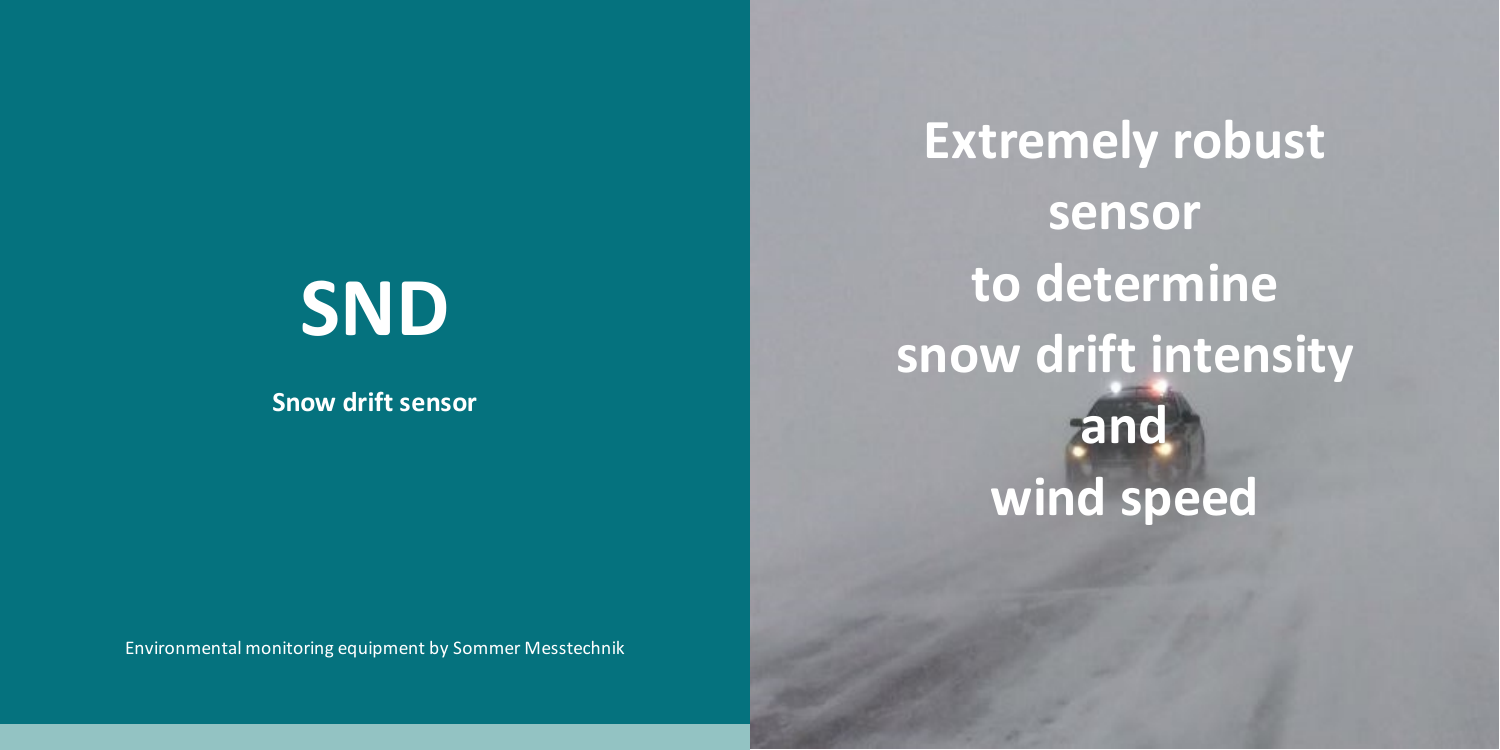

## **What is it?**

The SND sensor is an ultra-robust instrument for measuring solid particle flux intensities and wind speeds. It is a low-power, maintenance-free and totally sealed acoustic instrument with no moving parts.



Application example with two SND sensors.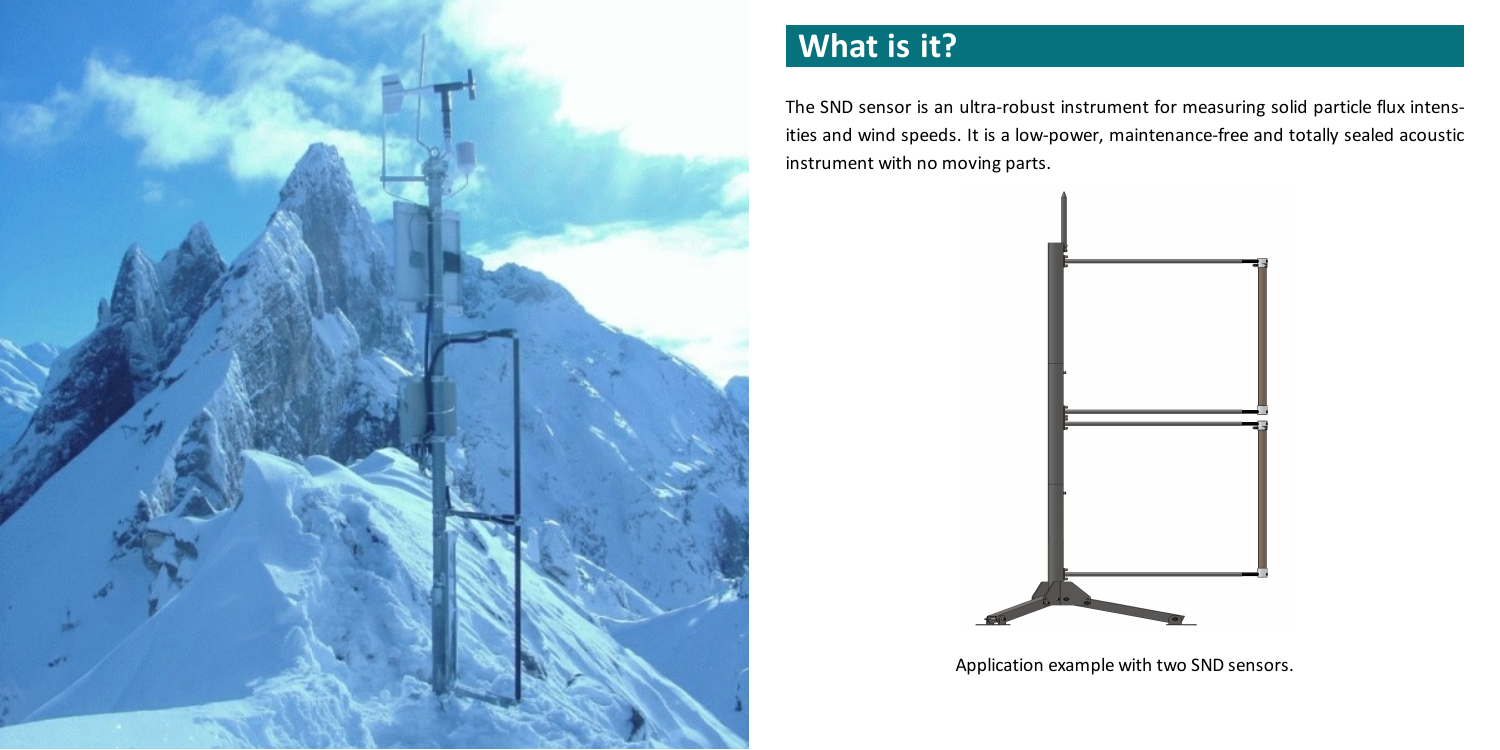## **How does it work?**

The sensing part of the instrument is a cylindrical, anti-abrasion, anti-adhesion and anti-rime coated tube supported by two strong stainless steel arms. The impact of drifting snow and the friction of laminar wind induce a change in internal acoustic pressure. The excitation by snow and wind is discriminated by a specific acoustic, mechanical and electronic design.

It features continuous or pulse analog voltage outputs and supports SDI-12 communication, serial RS-232, and Modbus RTU RS485 (using an optional adapter). The full configuration of the sensor can be customized at any time with a Plug-and-Play PC connection or remotely, using serial commands.

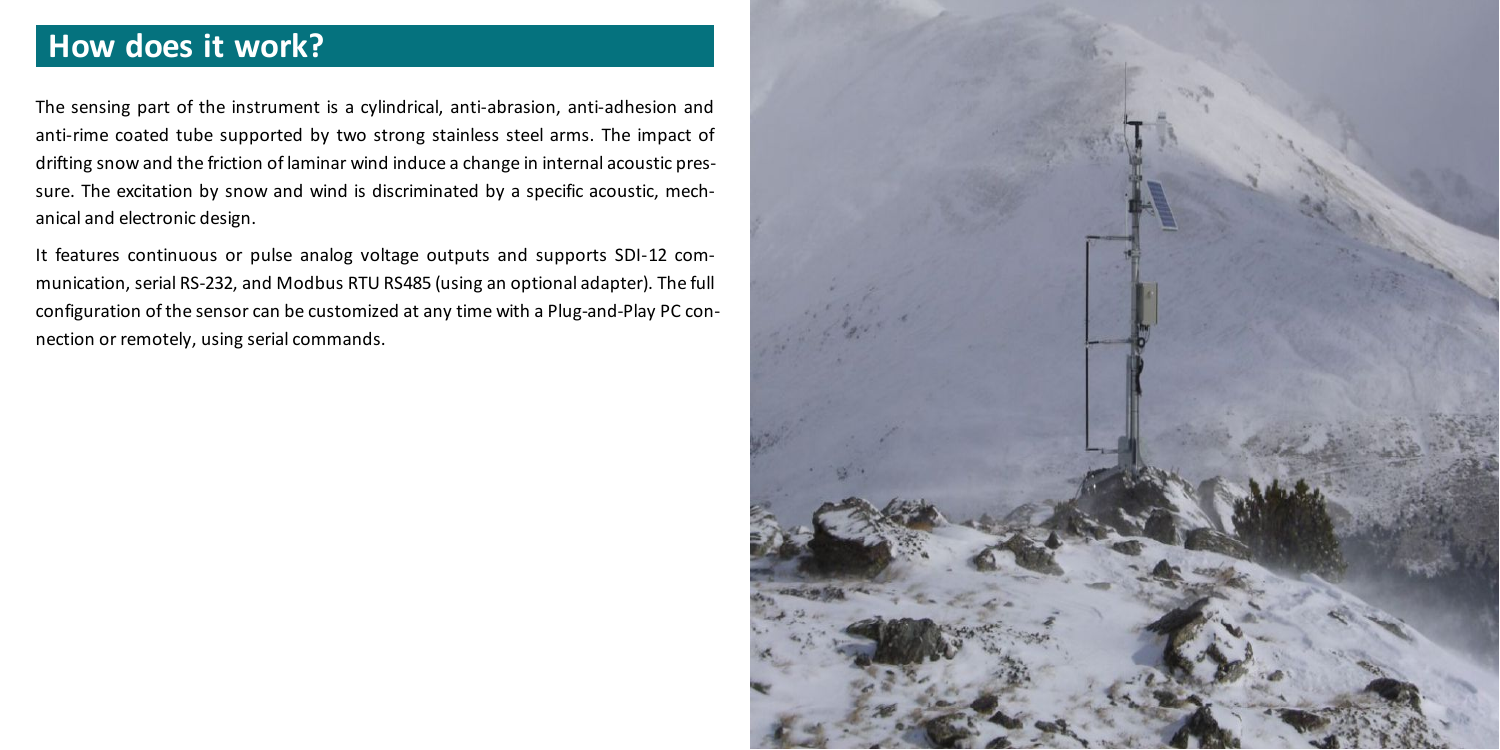### **Advantages**

- n Maintenance-free & special design to resist the highest winds, extreme temperatures, rime, sunlight, abrasion, ashes and even temporary submersion.
- n Lightweight, corrosion free, UV/Ozone stable, non-obstructable. Resistant to shock, vibration, lightning, corrosion, humidity, animals, insects and splashes. Operating temperature from −40 °C to 80 °C (−50 °C to 100 °C extended).
- n Very low power consumption: 2.1 mA continuous for nominal operation (10% duty-cycle) or 21 mA for continuous operation.
- n Plug-and-Play and configurable to fit any application.
- n Adaptable to any structure thanks to a range of high standard stainless steel clamping accessories.
- n Directly connect the sensor to your central unit or configure any analog or digital communication through the included USB dongle.
- n Compatible with almost any external analog or digital central unit, with a very long extension cable (typ. up to 200 m), with IoT (LPWAN) transceivers and industrial control systems (BMS, SCADA, etc.).

#### **Applications**

- $\blacksquare$  Monitoring of snowdrift
- $\Box$  particles mass flux and wind-speed measurements
- $\blacksquare$  Meteorological and scientific applications
- Road security and avalanche danger
- $\blacksquare$  Industrial surveillance applications